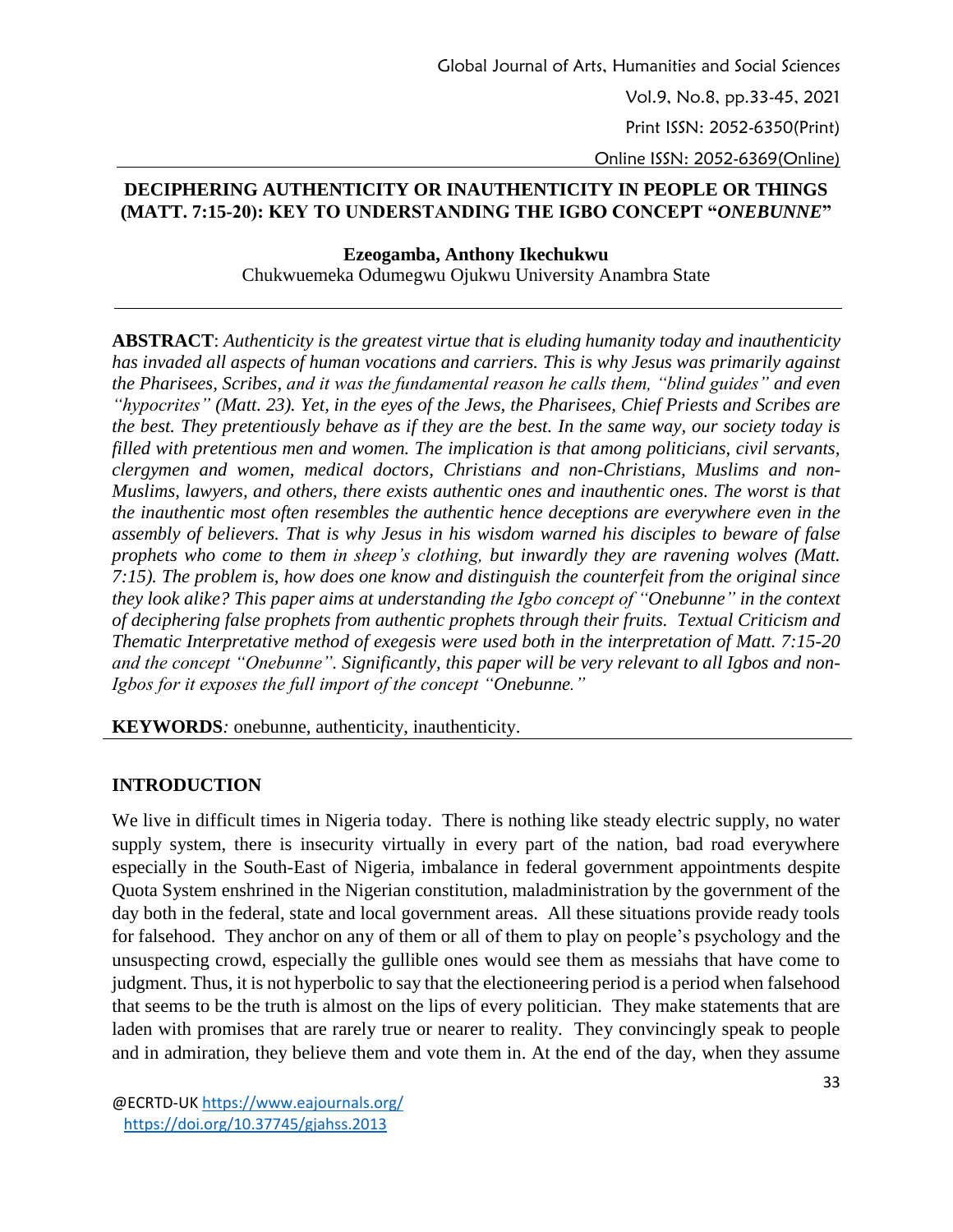office, they will abandon those promises and follow their hidden scripts. To make the matter worst, during their campaign period, they distribute things ranging from money to material things; call them on phone during that period, they answer immediately, knock at their gate, they open the gate immediately, ask them a question, they attend to it satisfactorily and promptly but as soon as they assume office they distance themselves from the electorate on the claim of insecurity in the country.

Even in the religious arena, some claim to be what they are not. There are so many ministers and they all claim to have been called by God to be ministers when in actual fact, it is poverty that is propelling them. Lack of accountability is prevalent among false ministers. The greatest problem is that they even pray, look, walk, and dress like real ministers. This accounts for the proliferation of Churches in the world, especially in Nigeria.

This inauthenticity also affects goods and services. The volume of falsehoods going on in our various markets and government offices is alarming. This ranges from the declaration of age in the government offices to the value of goods and services down to actual costs of materials in the market. The above expositions questions the Christianity of Christians since Christians are really in the majority in Nigeria and even when they are not more populous, it is a little spoon of salt that salts a pot of soup as Ezeogamba (2019) exposed in his book, "The Christianity of Christians". This work, therefore, struggles to answer the question, "*Onebunne*?"

# **Understanding the concept of** *Onebunne* **contextually.**

The word *Onebunne* is an Igbo phrase that is made of three words namely, "*One," "bu*," and "*nne". One?* though spells like the Roman numeral one, is a question. It simply means "how many?" The word "*bu*" is a verb that may be singular or plural. It is, therefore, the context that reveals whether it is singular or plural. Hence, it means either "is" or "are". For instance, "his name is John" is translated in Igbo as, *"Aha ya bu John,*" whereas the sentence, "they are Israelites" is translated in Igbo thus, "*Ha bu ndi Israel"*. The third word, "*nne"* can mean two things in the Igbo language depending on the context. *Nne* means mother, it also means truth. In the context of *Onebunne,* it means "truth". The full and literal English translation of *Onebunne* is "How many are true?" or "How many are authentic?" or "How many are correct?" That name questions always, "How many is truth?" "How many are authentic?" It is a name that warms, among all the things that have been said, how many are really true or authentic or practicable?

**Authenticity,** according to the New Webster's Dictionary of the English Language, International Edition (2004) means "the quality of being authentic". Authentic comes from the Greek word *authenteō* from autos, self. Put differently, it is the quality of being sincere, honest and faultless. Authentic means being true, or reliable or something that cannot be doubted. A good example is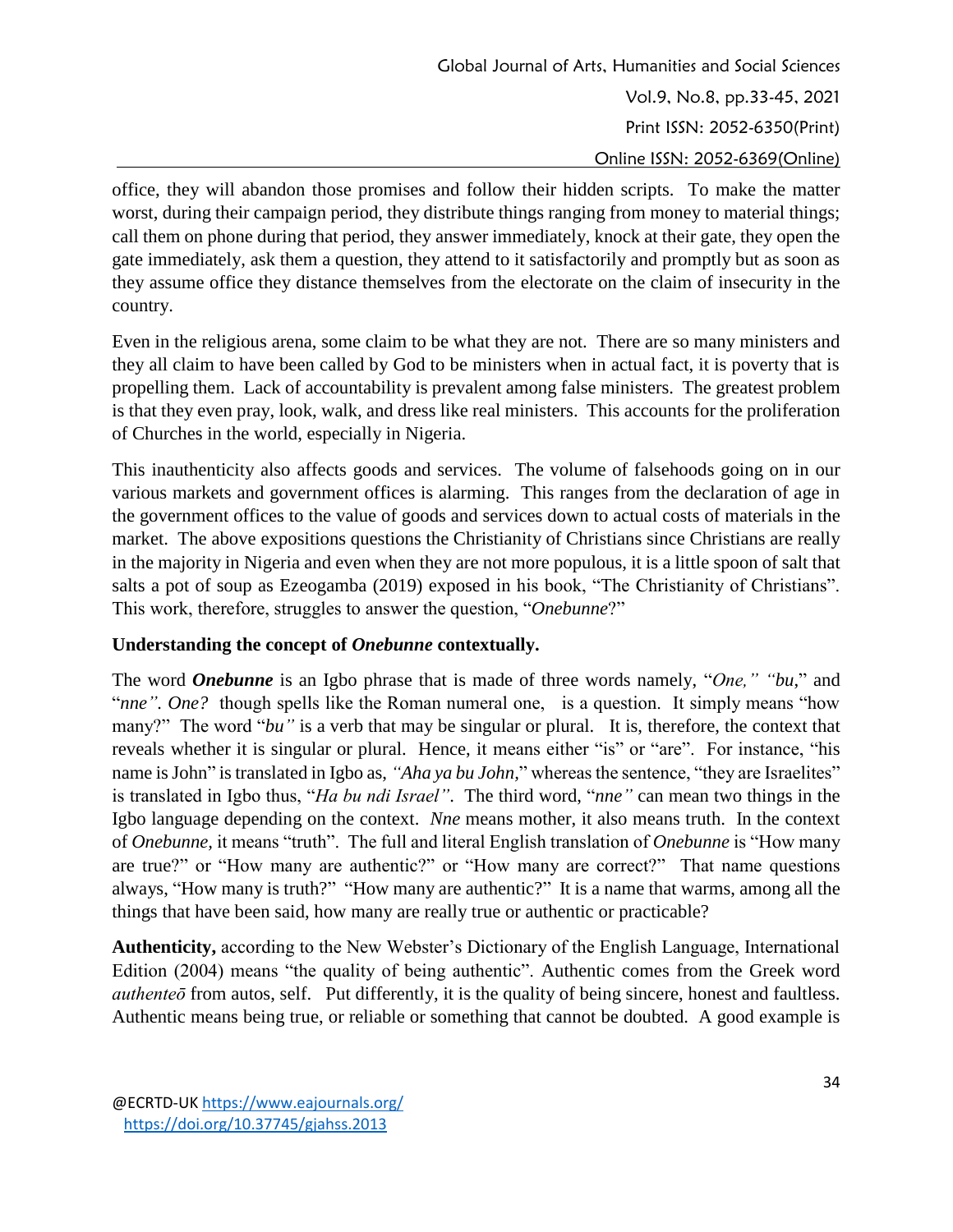the Holy Bible. For instance, we talk of the authenticity or inerrancy of the content of the Holy Bible. Broderick (2005) referring to the authenticity of the biblical text says,

Though often referred to as the inerrancy of the Bible, it is directed primarily at the trustworthiness of the text, its official recognition by authorities, and the exactness with which it expresses the known thought of the Scripture. The Scriptures derive their authenticity first from the authors of the books and second from the studied declaration of the Church" p.57.

The implication is that whatever the pages of the Holy Scripture say is correct and can never be doubted by the believers. Anyone, therefore, who cannot be trusted is seen as inauthentic or hypocrite especially when one claims what he/she is not.

The *Onebunne* **Concept and Hypocrisy:** Anyone that asks, "*onebunne*?" is one who is being careful from the beginning to avoid making mistakes. The phrase *onebunne* has a lot to do with deciphering who is authentic and who is a hypocrite. The parable of Wheat and Tares touches on this idea of the real and unreal (Matt 13:24-30). Anambra state is preparing for the gubernatorial election which is to take place on 6<sup>th</sup> November 2021 and it has not less than 14 candidates vying for the Anambra state Government house popularly known as "*Agu-Awka*". The greatest problem now for Anambrarians is who is actually who among these 14 candidates. They all have wonderful curriculum vitae with wonderful manifestoes. Who among them will implement his manifesto? In other words, *onebunne* among them? According to Bowe (1996) a hypocrite is,

An actor, one who plays a role on stage. Its metaphoric sense connotes a pretender or dissembler, and this is the meaning that prevails in the Bible. A hypocrite is one who displays exterior piety without interior devotion, one whose actions conform to ritual obligations but whose heart is without intention p.455.

In the same vein, Greenlee, H. and Killen A. (2005) defined hypocrisy in the context of Greek drama as a term "applied to an actor on the theatre stage. Since an actor pretends to be someone other himself, *hypokritēs* was applied metaphorically to a person who acts a part in real life, pretending to be better than he actually is, one who simulates goodness"p.823. It thus points towards inauthenticity, imitation, deceptive, lawlessness and insincerity. No wonder Jesus warned his followers against the "leaven of the Pharisees, which is hypocrisy" (Matt 12:1). Henry (2012) says, "False prophets are those who produce false commissions, who pretend to have immediate warrant and direction from God to set up for prophets . . . those who preach false doctrines in those things that are essential to religion; who teach that which is contrary to the truth as it is in Jesus, to the truth which is according to godliness" p. 1307. They are, therefore, nothing but pretenders.

Again, Fisher (1996) further averred, "Empty displays of piety are labelled hypocrisy in Matt 6:5 because they serve only to impress others and lack sincerity of heart" This idea is captured in the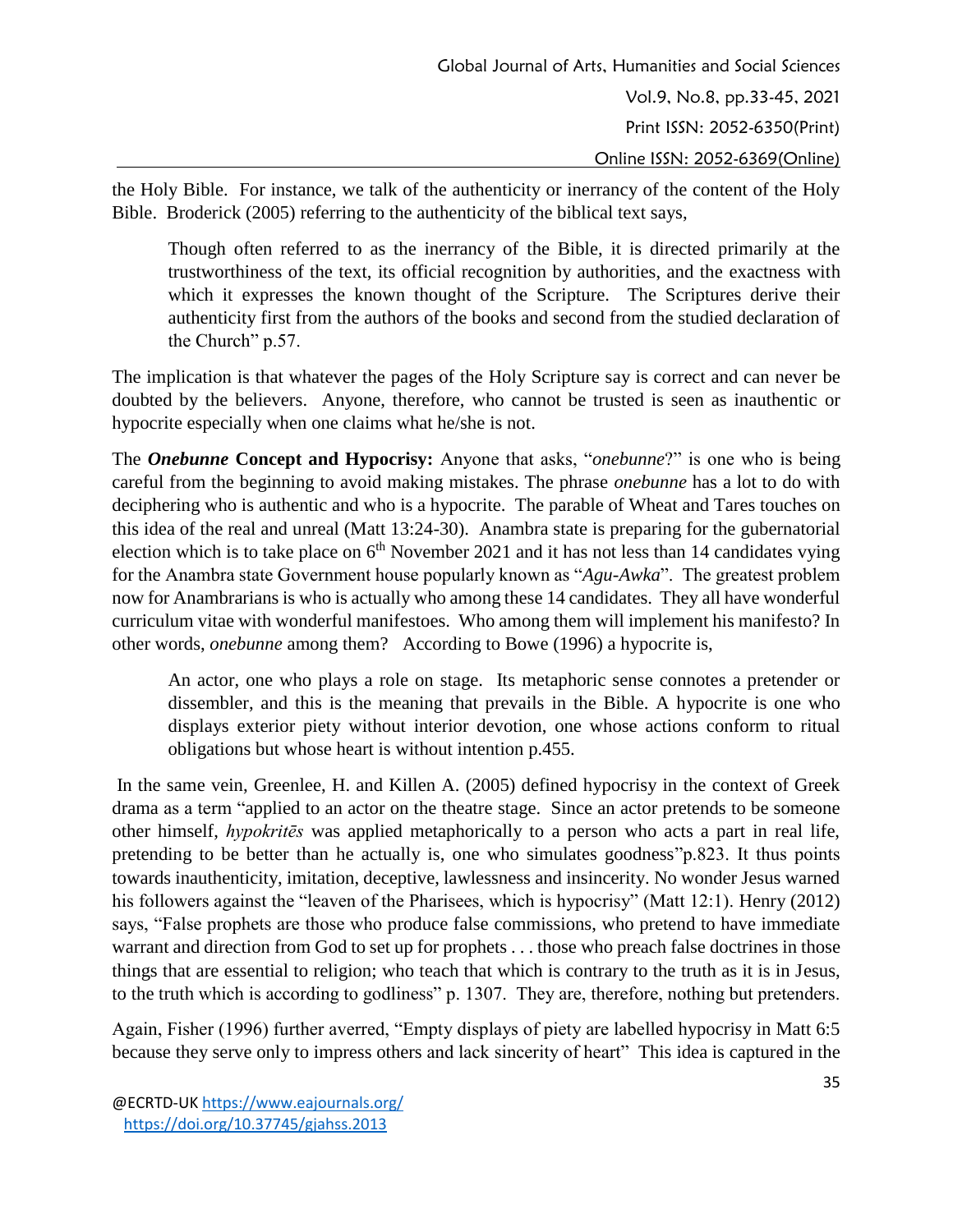Global Journal of Arts, Humanities and Social Sciences Vol.9, No.8, pp.33-45, 2021 Print ISSN: 2052-6350(Print) Online ISSN: 2052-6369(Online)

assertion "this people honours me with their lips, but their hearts are far from me" (Isa 29:13//Matt 15:7). This idea can also be seen in such passages as Mic 6:8; Isa 1:11-17. This implies one must live according to one's profession. This double or masquerading type of life or living a life contrary to one's vocation is what Ezeogamba (2019) dealt with when he questions the Christianity of Christians (pp.125-137). Hypocrisy in the New Testament is seen clearly in Jesus' polemic exchange with the Pharisees or Jewish opponents especially in chapters 6 and 23 of Matthew's gospel (Fisher 1996, p.456). Even among the chosen, hypocrisy is not a foreigner. One has to recall to mind here the situation that arose between Peter and Paul and Judaizers. Paul had to accuse Peter of being a hypocrite (Matt 23:28) because of the insincerity and dissimulation he portrayed in the presence of the circumcision party (Gal 2:13). Ananias and Sapphira also hypocritically connived and lied so as to deceive the apostles, death was the consequence of that. Remember that they were believed by some of those that heard Ananias in the first instance except Peter (Acts 5:1-11). Peter was able to decipher the falsehood. In the same way, when APC was campaigning against the PDP, APC and Muhammad Buhari made a lot of promises, for instance, a dollar will be N1 to \$1; insecurity will be fought to a standstill, PMS/Fuel will sell below N65, bribery and corruption will be a thing of the past, rule of law and due process will be upheld, electricity will be steady and affordable within the first six months of their assumption to office. People applauded them but PDP her candidates were not applauding them like the rest of the people instead they made it clear that if the APC and their candidate are elected know that Nigeria will be entering into a reversed gear, that they are going to lead us 50 years backward on our way to development. This they demonstrated with children running a relay race. On that relay race, PDP candidate, Goodluck Ebere Jonathan was running forward and people were hailing him but immediately the baton was handed over to Muhammad Buhari he started running backwards instead of forward. A deep look into Buhari Administration reveals that clearly. The worst thing that can happen to anyone is to be a hypocrite or pharisaic without knowing that (Matt 7:20-23). As a result of the understanding of the phrase, *onebunne*, Paul reveals that in the last days there will be people who follow evil spirits and doctrines of demons and speak lies in hypocrisy (1 Tim 4:1-2). Those last days seem to be with us now. A Christian must, therefore, be careful so as to eliminate any atom of hypocrisy in his/her life (1 Pet. 2:1).

**Unity and Delimitation of Matt. 7:15-20:** Matthew 7:15-20 is a unit that deals specifically with warning and how to avoid being bamboozled or beguiled as a result of the appearance of false prophets. First, there is a warning and secondly, there is a description of how to decipher among them so as to find out how many are real or authentic (*onebunne*). Hence, there is a warning and there is an encouragement to lip before one jumps or to ask, *onebunne?* V15 is like a superstructure which is a warning against false prophets and verses 16-20 are the foundation or what gives meaning to the structure or the criterion for recognizing the false prophets which are the deeds of the prophet. Hence, ka onye si eme ka ekwe si akpo ya (one's behaviour determines one's integrity. That is why one sees in verses 16 and 20 such statements as *"apo tōn karpōn autōn epignōsesthe*"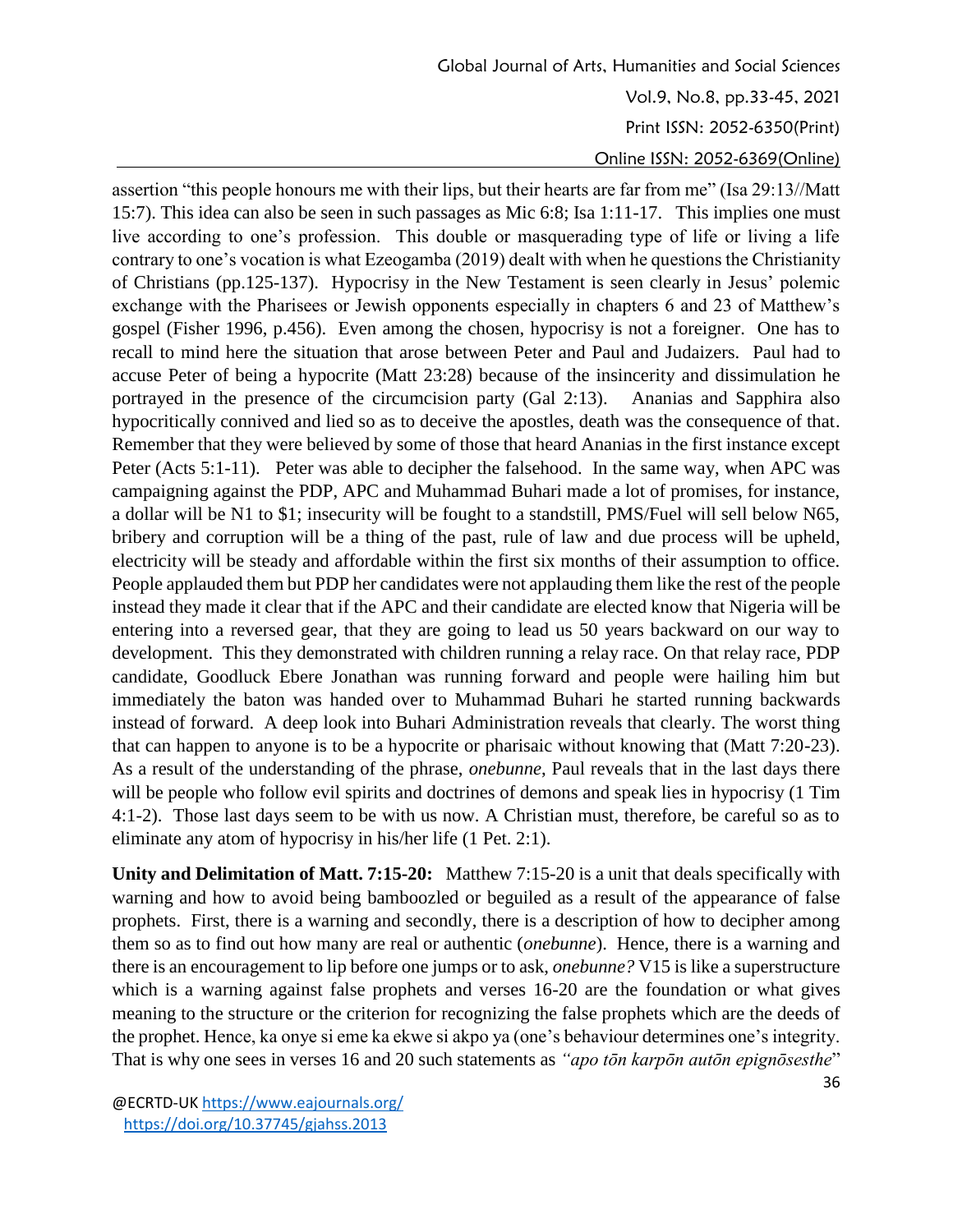(from their fruits you shall know them) thus they form an *inclusio.* It implies that *epignōsesthe* of v16 forms an *inclusio* with *epignōsesthe* of v.20 *(Craig, 1993).* This confirms the unity of the text. Thus, the centre of this work is 7:15-20 in the context of the Igbo concept, *onebunne,* any other reference to any other chapters and verses may be references to authenticate facts.

**Synoptic of Matt 7:15-20:** There is no doubt that this portion is part of the double tradition or Quelle materials in the New Testament. So it is part of the materials Matthew and Luke have in common of which Mark is ignorant. This implies that Matt 7:15-20 is parallel to Luke 6:43-45,

**Textual Criticism** is a branch of criticism that investigates the origins of ancient texts in order to understand the world behind the text. According to Soulen (1981)

The function and purpose of Textual Criticism are of a dual nature: (1) To reconstruct the original wording of the Biblical text; and (2) to establish the history of the transmission of the text through the centuries. The first of these two is in fact hypothetical and unattainable. In every instance the original copy (called the autograph) of the books of the Bible is lost, hence every reconstruction is a matter of conjecture. Textual criticism's task, therefore, is to compare existing MSS, no two of which are alike, in order to develop a **critical text** which lists variant readings in footnotes, called a "**critical apparatus**" p. 192.

Textual criticism, therefore, examines manuscripts so as to get to the original text or nearer to the original text so as to interpret the text that exposes the mind of the author. Let us now critically examine Matt. 7:15-20 bearing the above idea in mind. Summarily, verses 15-20 of chapter 7 of Matthew have six critical problems which show that different manuscripts that recorded Matt 7:15- 20 have six variant/different readings and each of these manuscripts claims to be the original text or closest to the original. This study uses Nestle-Aland (2001), Novum Testamentum Graece ( $27<sup>th</sup>$ Edition) as the basis for the comparison of different manuscripts to guess what seems to be very close to the original or the original itself.

In verse 15 there is an insertion of the particle "*de*" `which is a discourse particle meaning "but", or "and" by the following manuscripts, Majority text, including the Byzantine Koine text which indicates readings supported by the majority of all manuscripts, sy<sup>h</sup> which is a Syriac version known as Harklensis named after Thomas of Harkel in AD 616. It is the only Syriac version that contains the whole NT. Another manuscript that has *de* is sa<sup>mss</sup> which is two or more Sahidic manuscripts. Another manuscript that has *de* is bo which is known as the Bohairic manuscript. Alexandrian texts like Codex L (8th cent.), MSS 33 (9th cent.) have *de*. Again, Byzantine texts like Ephraemi (C), Washingtonianus (W) have *de* as well. Others include  $\Theta$  0281 f<sup>1.13</sup> f q. They all have the discourse particle *de.* But Nestle-Aland is supported by most ancient manuscripts like Sinaiticus which is a  $4<sup>th</sup>$ -century manuscript that contains the entire NT texts; Vaticanus which is also a  $4<sup>th</sup>$ -century manuscript that is best in gospels; as well as some uncials like 0250 and 565, etc. Considering the meaning of *de* ('but' or 'and'), its addition is superfluous considering the age of manuscripts that omitted it and those that inserted it. It must be as a result of scribal correction.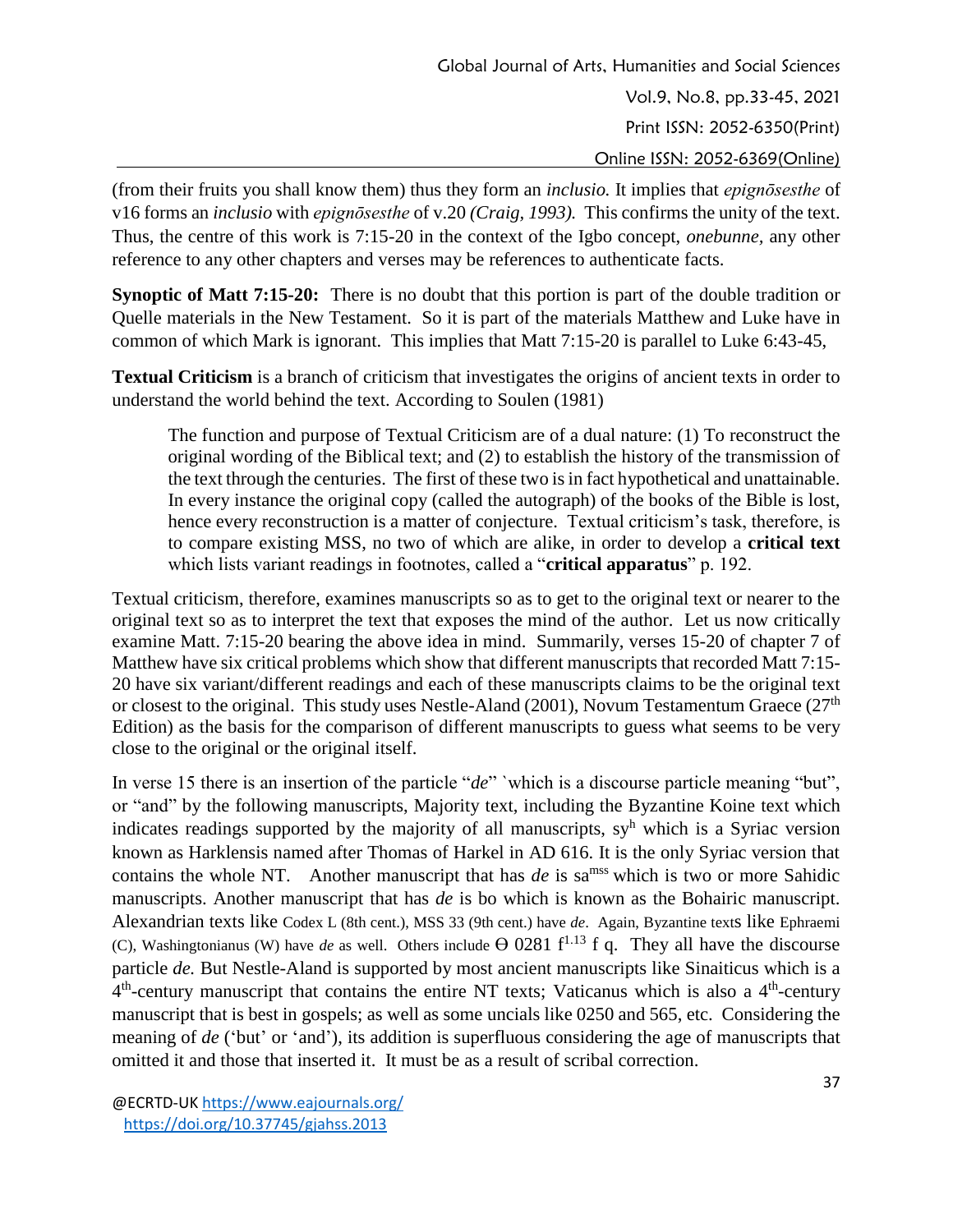Global Journal of Arts, Humanities and Social Sciences Vol.9, No.8, pp.33-45, 2021 Print ISSN: 2052-6350(Print) Online ISSN: 2052-6369(Online)

Verse 16 has an alternative reading of a word which is *staphulas* (grapes) which is an accusative plural which comes from the word *staphulē* (grape), Our primary text, Nestle-Aland has *staphulas* but manuscripts like Ephraemi (C) has *staphulēn* which is accusative singular; again, manuscripts like L W  $\Theta$  f<sup>13</sup> and majority texts have *staphulēnas*. The correct word that ought to be there is *staphulas* which is in the accusative case whereas *staphulēnas* must be as a result of exegetical misjudgment or at best an editorial fatigue. *Staphulas* is upheld by the following ancient manuscripts, Sinaiticus which is a  $4<sup>th</sup>$ -century manuscript; Vaticanus which is also a  $4<sup>th</sup>$ -century manuscript as well as 0250 and o281 etc.

Verse 17 has transposition of the following words, *kalous poiei* (good produces). The original edition of Vaticanus has *poiei kalous* (produces good). This makes more sense though both mean the same thing. The only difference is which one comes first, but who reads has to read meaning into what one reads. The sentence reads thus, "Produces good fruit." The present writer accepts this over what Nestle-Aland has.

Verse 18 has two critical problems and both are alternative reading of words. Firstly, Nestle-Aland has *poiein* which is present active infinitive from the word *poieō* meaning "to make, form, construct" (Matt. 17:4; Acts 4:24). It refers to God as "the maker." It can also refer to the idea of "to establish, ratify, assume" but manuscripts like Vaticanus and Orpt have *enegkein* which is also second aorist, active infinitive meaning, "to bear". *Poiein* and *enegkein* are parallel to one another. Each can stand for the other. Manuscripts like Sinaiticus, C L W and others used *poiein*. Such is not far from being as a result of Scribal's personal decision. But any of them may be used without changing the meaning of the sentence. The second critical problem is also as a result of the use of that the same word *poiein*. It is a matter of consistency. Those who made use of *poiein* are consistent in its use whereas those who used *enegkein* were also consistent.

Finally, verse 19 has an insertion of a word, *oun* by the following manuscripts C<sup>vid</sup> L Z f and others. It is mere conjunction expressing either a simple sequence or consequence. It means "then," "now then," "thereupon," "therefore," "consequently," it also serves to mark the resumption of discourse after an interruption by parenthesis as used in 1 Cor. 8:4 (Wesley, 2001)p. 299. If this word is added it is just for emphasis or expression of the consequence of action or bebhaviour and if not added, it has not swallowed up the consequence of the action or behaviour. The consequence is clearly spent even without it but to add it would have made a better meaning. The implication is that its addition must as a result of the editorial correction.

**Semantic of Matt 7:15-20:** Here, we explain some important vocabularies that will make the understanding of this passage in the context of *onebunne* to be easier**.** Such words include: *Prosechete* which is second person plural, present active indicative and it is an imperative from the Greek word, *prosechō* meaning especially when followed by *apo, mē*, or *mēpote* "to beware of, take heed of, guard against" as it was used in Matt 6:1; 7:15. A sort of command and warning.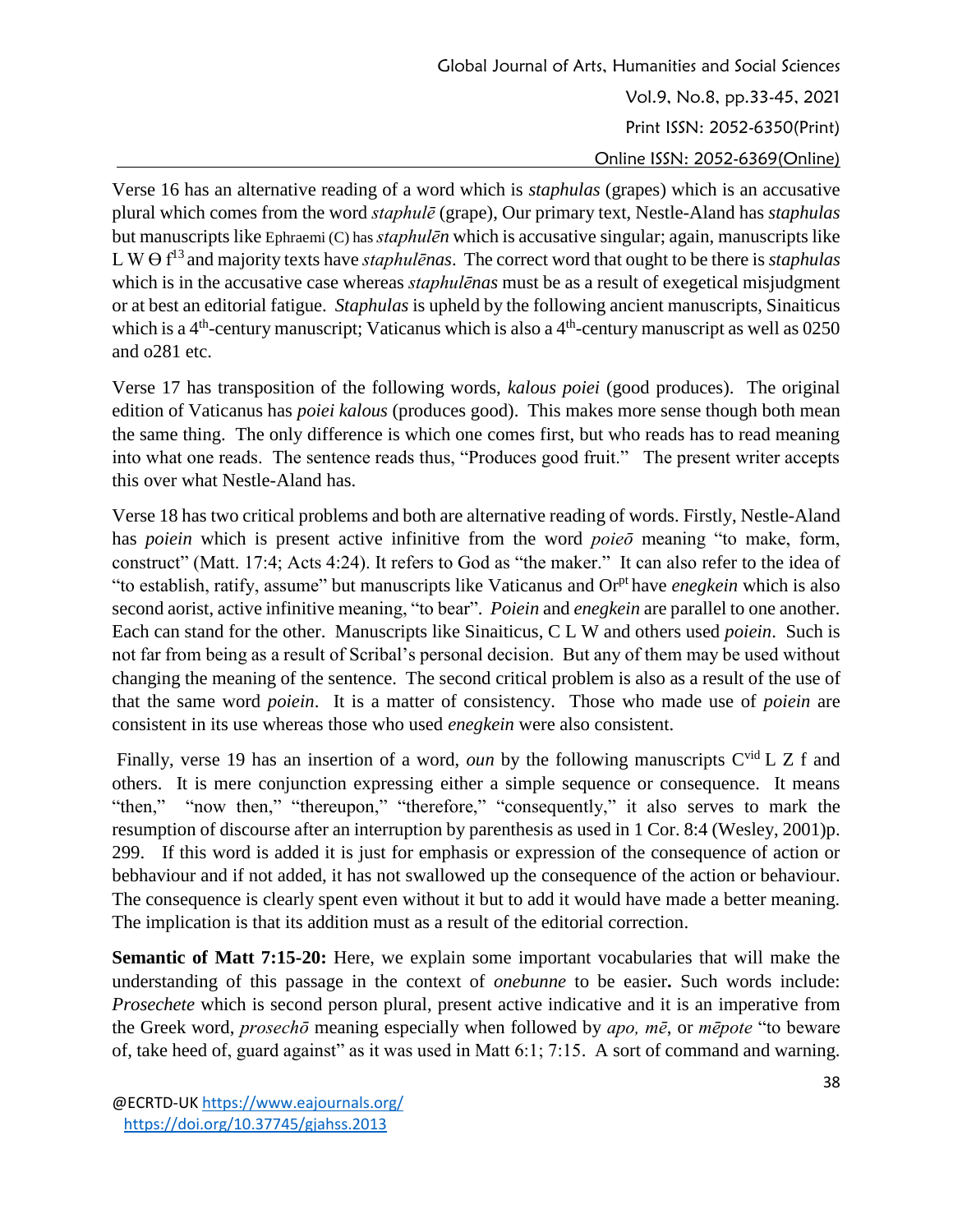Global Journal of Arts, Humanities and Social Sciences Vol.9, No.8, pp.33-45, 2021 Print ISSN: 2052-6350(Print) Online ISSN: 2052-6369(Online)

Another important word that exposes the content of verse 15 is *erchontai*. This is 3<sup>rd</sup> person plural present middle or passive, deponent indicative (but active in meaning) from the word, *erchomai* meaning "to go, to pass, to come" (Merrill, 1984). The coming of someone includes the one's appearance and mood of coming or reason of coming.

In verse 16 and 20 we have such words as *epignōsesthe* which second person plural, future, middle indicative, it is also a deponent verb from the word *epignōskō (epi + gnōskō)* which generally mean to make a thing a subject of observation; hence, to arrive at knowledge from preliminaries; to attain to a knowledge of something. But as used in Matt. 7:16 it means simply, "to discern, or to detect" (Wesley, 2001). This idea of discernment is what this paper wants to portray and to remind all of the Shakespearean adages that says, "All that glitters is not gold." Thus, the Igbo concept, *onebunne!* Once one discerns properly through a laid down principle, one may likely come to the truth itself. Another word that is of interest is this word in verse 16, *sullegousin* which is 3<sup>rd</sup> person plural, the present indicative active mood from the word *sullego* (sun + lego) as used in 7:16; or 13:28 means "to collect, or to gather". In a wider sense, it can mean to reap, to benefit, to receive and the like. A bad person does not offer goodness and a good person does not offer badness. By implication, no one sees a bad person and expect anything good from him or her. Where one needs serious discernment is when a tree appears to be a good tree or appears to be fruitful but the reverse is actually the case. A good example of such a pretence is the encounter Jesus had with the fig tree. Jesus discovered on a fig tree that ostensibly showed features of a fig that has fruits when in actual facts it has not; Jesus and his disciples came to gather fruits from the fig but were disappointed and that fig tree received its own reward for such a pretentious lifestyle (Mark 11:12-14, 20-25).

Again in verse 17 as well as in John 11:47, there is a word that goes to expose the substance of a being and that word is *poiei* which is 3rd person singular, the present indicative active mood from the word, *poieō* meaning "to make, effect, bring to pass, cause to take place, do, accomplish" (Wesley, 2001). The major interest of this meaning is "to cause to take place, to make something happen, to cause something to happen. This is at the level of production. It exposes the intrinsic meaning of the Latin adage which says, *"Nemo dat quod non habet",* no one produces what is not his/her nature or what he/she has not. One cannot do what he is not capable of doing.

Verse 18 offers such words as *dunatai* which is also a 3rd person singular present indicative middle/passive mood. It is also a deponent verb and comes from the word *dunamai.* According to Wesley (2001), *dunamai* means, "to be able, either intrinsically and absolutely, which is the ordinary signification; or, for specific reasons" p.108. It implies that it is how a tree stands so does it falls unless there is any external force from any angle. Mango three cannot produce pear but mangoes. Thus, mangoes are intrinsically the product of a mango tree. This verse has also enegkein which is the 2<sup>nd</sup> aorist, active mood and an infinitive from the Greek word, *pherō* meaning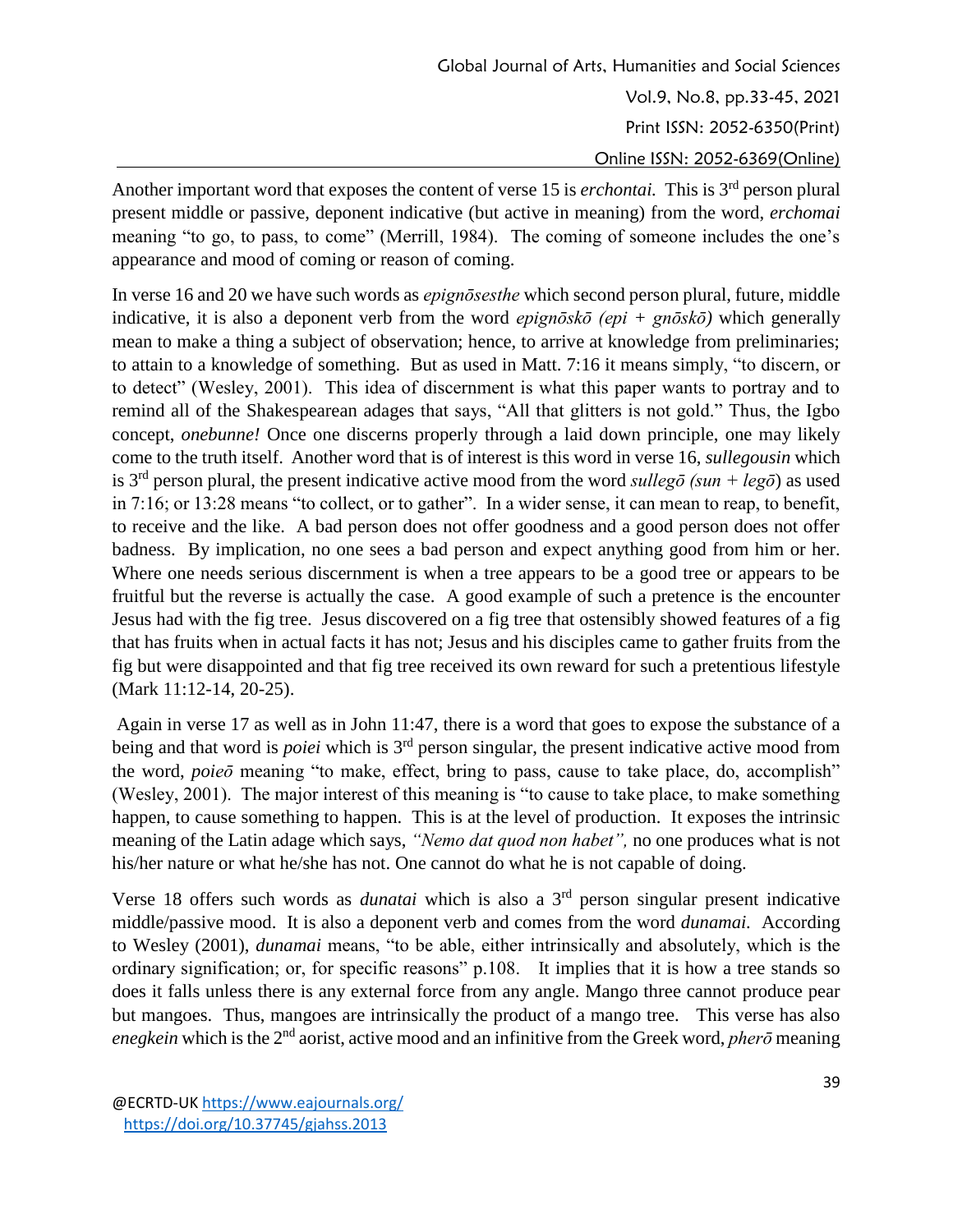"to bear". It has an affinity with *poiei* of verse 17. The implication is that "to bear" and "to produce" can stand for each other depending on the context. In the context of Matthew 7:15-20, both words mean the same thing.

Finally, in verse 19, *poieō* was also used but its present indicative active mood which is also participle, nominative singular, neuter *poioun.* Another word that is very important is the one that explains what will happen to a tree that does not bear good fruit and indirectly to a prophet that refuses to bear good fruit by leading people astray. It will be *ekkoptetai.* It is 3rd person singular, present passive indicative from the word *ekkoptō* (*ek + koptō*) meaning "to cut out; to cut off, to remove, to render ineffectual" (Wesley, 2001) p.126. These are all nuances of the meaning of the above word. It is like a warning to false prophets, anyone that does not produce/bears the required fruit or pretends to be producing/bearing bad fruit would be cut down and removed. There is still another verb that was used to demonstrate fully the final end of bad trees or false prophets or those that bring about confusions or hypocrites namely, *balletai*. This is 3<sup>rd</sup> person singular, present indicative, passive from the word *ballō* meaning "to throw, to cast, and to lay". The implication is that the bad tree or false prophet will not only be cut down or removed but it must also be thrown away, cast away or even be thrown into the fire.

### **Content of Matt 7:15-20**

**False Prophets (v.15):** False prophets refer to any who falsely claim to be the spiritual leaders of the people which they are not, including even some of the most scrupulous of God's people (Leske, 2004). Here the false prophets can also be referred to as lying teachers who charm the public by their show of piety while pursuing their own selfish ends. This idea is very similar to what Jesus expressed in Matt 24:4ff where he said, "take care that no one deceives you because many will come using my name and saying, 'I am the Christ . . .'" They claim to be what they are not. France (2007) sees false prophets as "A recurrent problem in the OT, and Matthew's term here, *pseudoprophetēs*, occurs in LXX Zech. 13:2 and often in Jeremiah, who found himself frequently pitted against the more popular prophets who proclaimed 'peace' when there was no peace (Jer. 6:3-14; 28:1-17)" p.289. The greatest problem is that majority of people always love false and shiny prophets and prefer them to authentic prophets. The encounter of prophet Micaiah son of Imlah against 400 false prophets comes to mind here. The king of Israel prefers their false prophecy to the true prophecy of Micaiah (1 Kings 22:5-28). Another OT example of false prophets and their influence over the people is seen in 1 Kings 18:20-40 which is the account of the encounter of Elijah and the false prophets of Baal. When Elijah exposed the false prophets and their falsehood, 450 of them were put to death immediately.

Furthermore, in the NT apart from Matt. 7:15 there are other places where a warning was given against the false prophets and they include Matt. 24:11, 24; Acts 20:29. In reaction to the above, France (2007) says, "There is, of course, no evidence that 'prophecy' as such featured in the

<sup>@</sup>ECRTD-UK<https://www.eajournals.org/> <https://doi.org/10.37745/gjahss.2013>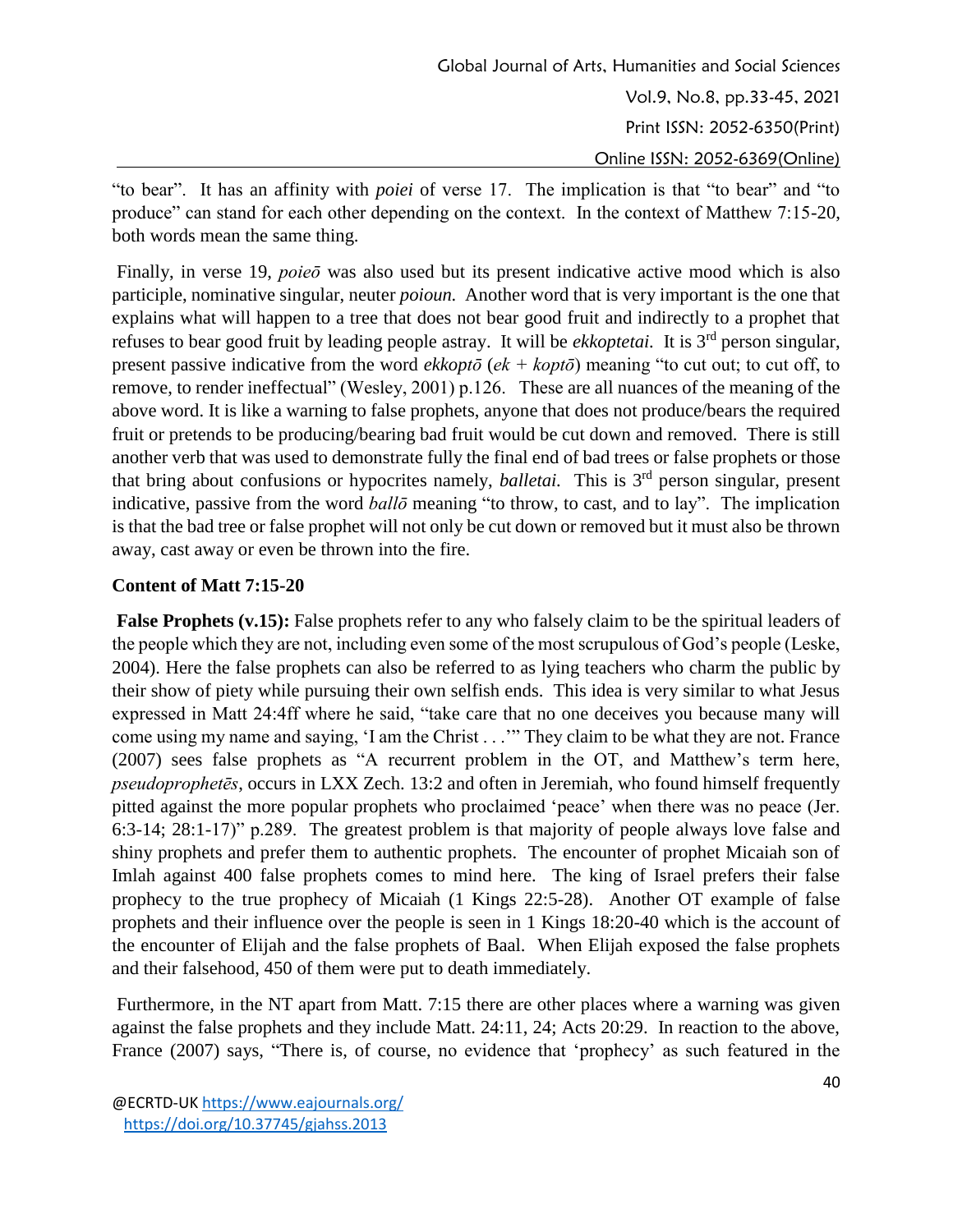disciple group during Jesus' ministry, but it quickly became a prominent feature of early Christian congregational life, and almost as quickly became subject to abuse. The warnings of 24:11, 24 indicate that Jesus was aware of this future hazard, as indeed OT experience might lead one to expect". p.289.

What is very clear in verse 15 is that false prophets most often are not really the members of the community for all the members of the community know one another. Hence, the false prophet will definitely come from outside and finely dressed just to deceive. Elise (2021) says,

A group of conmen who dressed up as cardinals to swindle victims out of millions of dollars have been caught by Italian police, in an undercover sting operation conducted by officers who were disguised as priests. Members of the *Carabinieri*, the Italian military police who enjoy broad authority in Italy, set the trap at the Basilica of Holy Mary of Angels and Martyrs in central Rome after receiving complaints from two hotels that were scammed out of 20,000 euros (\$23,631) and 75,000 euros (\$88,616) in 2017

The implication is that they pretend to be members when in actual fact they are not members at all. They are actors that claim to be what they are not. They dress as if they are authentic members but underneath they are ravenous wolves. Hence, *cucullus non facit monachum* (habit does not make a monk). A person should not, therefore, be judged by just his dress, looks, appearance, but by their characters or behaviours. The above shows that fake/hypocrite is everywhere. One has to beware that everything is really possible when it comes to fake.

The people of God both in the OT and NT are regarded as a flock of God or God's sheep and God is the shepherd (Ezek. 34:10; Zech. 11:17; 13:7; Psalm 74:1; Matt 9:36; 10:6, 16; 15:24; 18:12- 13; 25:32-33; 26:31). This might be the source of the imagery of the wolves that dress in sheep's clothing (Harrington, 2007). This shows that they appear like the real sheep but they are covering themselves with what is not natural just to deceive. A good example is the statement of Isaac when he said, "The voice is Jacob's, but the hands are Esau's" (Gen. 27:22). Women's makeup and different types of wear in modern times have exposed a lot of mild facades to the extent that one finds it difficult to know who is actually beautiful or ugly. Everyone that wishes to be fair in complexion during the week may also decide to remain black during the weekend. The colour of hair one sees does not show the actual colour of the hair of the person, hence, *onebunne?* The wolves must necessarily disguise themselves in order to confuse sheep so as to get them cheap. Zephaniah attest to the above when he said, "The rulers she has are roaring lions, her judges are wolves of the wastelands which leave nothing over for the morning, her prophets are braggarts, impostors, her priests have profaned what is holy and violated the Law (Zeph. 3:3-4). Henry (2012) opines that "Every hypocrite is a goat in sheep's clothing; not only not a sheep, but the worst enemy the sheep has, that comes not but to tear and devour, to scatter the sheep (John 10:12), to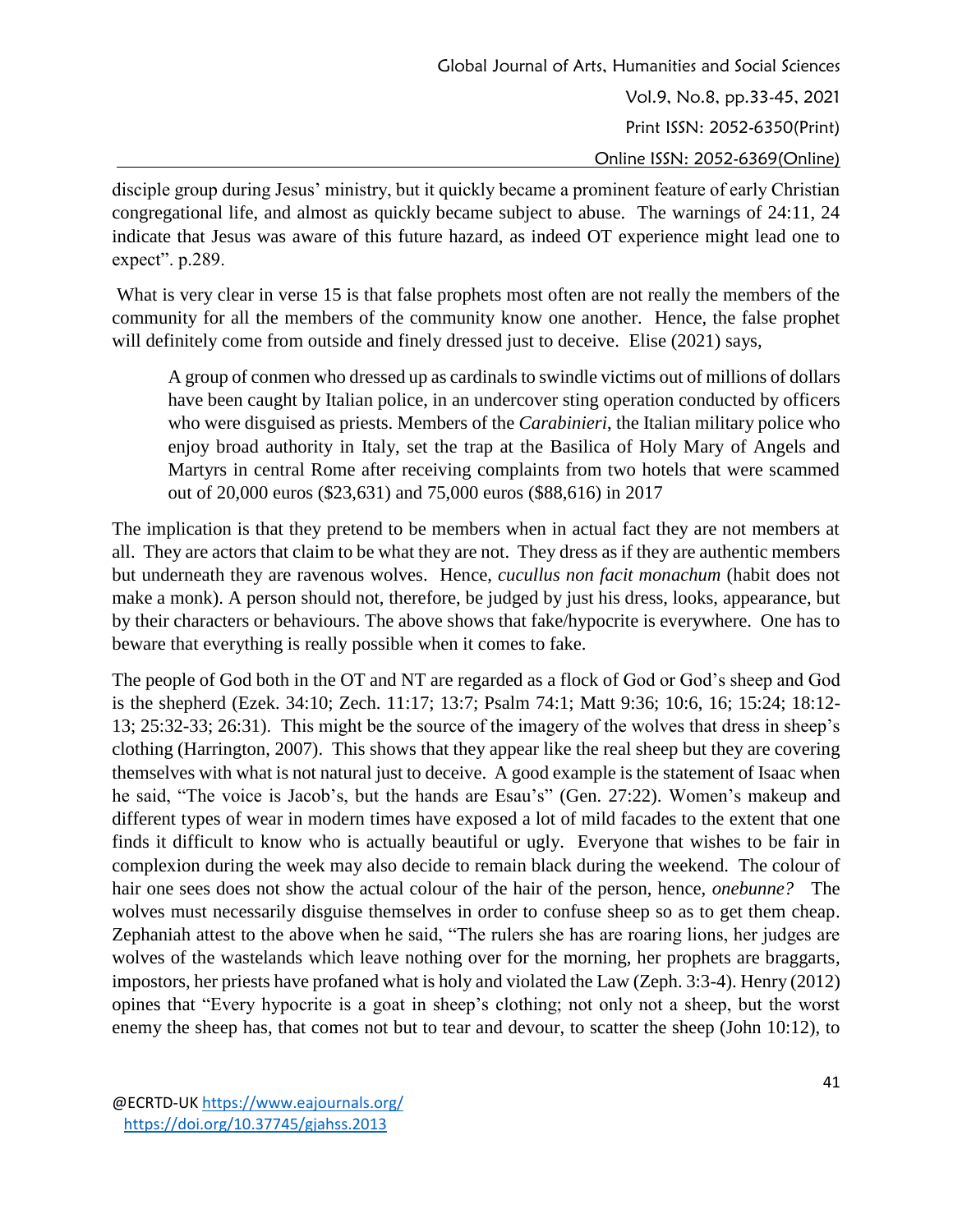drive them from God, and from one another, into crooked paths" p.1307. No wonder Barclay (1997) says,

A man might wear a shepherd's dress and still not be a shepherd. The prophets had acquired a conventional dress. Elijah had a mantle (1Kings 19:13, 19), and that mantle had been a hairy cloak (2Kings 1:8). That sheepskin mantle had become the uniform of the prophets, just as the Greek philosophers had worn the philosopher's robe. It was by that mantle that the prophet could be distinguished from other men. But sometimes that garb was worn by those who had no right to wear it.p.282.

The word "Beware!" warns one to scrutinize, be cautious and alert to risks, differentiate, distinguish and discriminate before embracing any idea or persons because many claims to be what they are not. It means that people should not just be taken in their face values (1 Cor 14:29, 37- 38; 2Thess.2:1-3). France (2007) adds, especially "when they claim to speak for God" p. 290. That is, prophets should be scrutinized when they claim to be speaking for God. False prophets/teachers seem to have thrived because there used to be honest and sincere prophets or teachers from God. For instance, there is a blessing placed on the head of one who receives a prophet because he is one (Matt. 10:41; 23:34). Thus, people go about welcoming conmen and hoodlums in the name of prophets. Barclay (1997) went even further to explain what makes false prophets or conmen very dangerous; for him the basic fault of the false prophet "is self-interest. The true shepherd cares for the flock more than he cares for his life; the wolf cares for nothing but to satisfy his own gluttony and his own greed. The false prophet is in the business of teaching, not for what he can give to others, but for what he can get to himself" p.284. In the same vein, Henry (2012) takes the warning thus and advises, "Well, beware of them, suspect them, try them, and when you have discovered their falsehood, avoid them, have nothing to do with them, stand upon your guard against this temptation, which commonly attends the days of reformation, and the breakings out of divine light in more than ordinary strength and splendour" p.1307.

**By Their Fruits, You Shall Them/***Onebunne (Vv* **16a, 20).** The fruit according to Matthew's gospel is seen as behaviour (Matt 3:8); it is the manifested character or behaviour of someone (Matt 12:33-34); it is the lifestyle of someone (Matt 13:8, 23); it is also the life and loyalty which God expects of his people (Matt 21:33-43). That is why France (2007) calls the above phrase, "an ethical metaphor" p.291. Through the fruits the prophets produce, one can decipher which among them is authentic or inauthentic or even describe them. In the author's own house, for instance, there are two pear trees. One of the trees produces sweet pear and the other produces pears that have high oil content and taste sour (i.e. like lemon or vinegar) in the mouth. The funny thing is that their fruits resemble so much to the extent that if someone gives you both you cannot distinguish through their appearance. What all of us who are aware of this similarity resort to is that anytime one offers you the pear from the house, the first question would be, from which of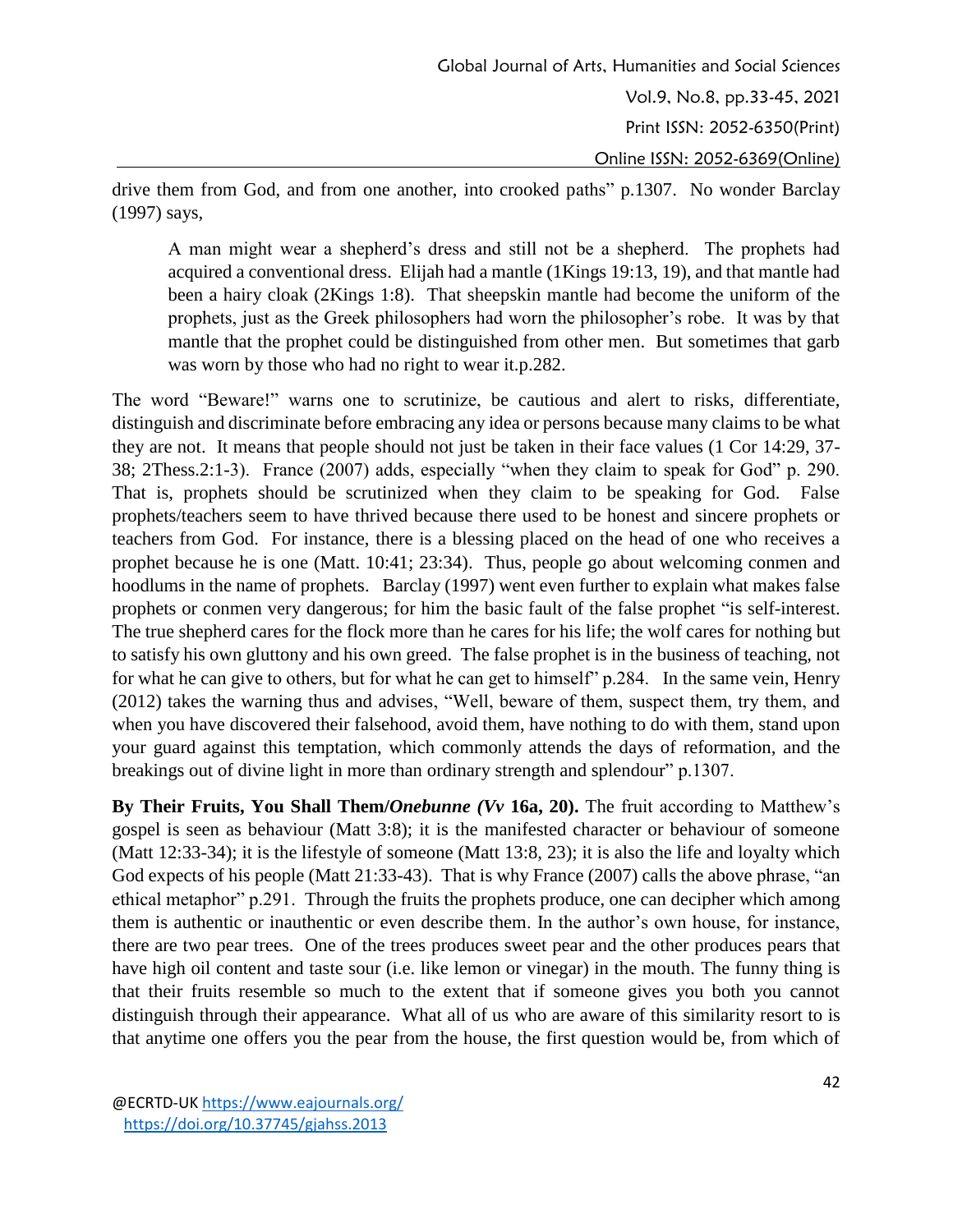the two pear trees are the pears coming from? No one really enjoys taking pear from that particular three that produces sour fruits. Henry (2012) makes this suggestion,

By the fruits of their persons, and the course of their conversation, you would know whether they be right or not, observe how they live; their works will testify for them or against them. The Scribes and Pharisees sat in Moses' chair and taught the Law, but they were proud and covetous, and false, and oppressive, and therefore Christ warned his disciples to beware of them and of their leaven (Mark 12:38) p.1307.

Jeremiah had conflicts with the prophets who proclaimed, "Peace, peace, when there is no peace" (Jer. 6:14; 8:11). They are false prophets if what they predicted does not happen (Deut. 18:21-22). The Holy Writ quickly ordered that even if a prophet's words do come true, they are to be rejected if they call God's people to follow other gods (Deut. 13:1-6). The ungodly behaviour of false prophets also expose them and reveal what they are (Jer. 23:9-15). For Jesus, the way a prophet lives his life matters a lot (v.16). Thorns and thistles are in the Old Testament symbols of the fall into sin (Gen 3:18; Hos 10:8; Isa. 7:23-25) and the desolation it brings (Leske, 2004).

Politicians and Falsehood: Most of the people that come out for one political office or the other present themselves as a kind of messiah that wants to save his fellow citizens from hardship when in actual fact they are struggling to better their own lots and that of their household. A good example is what happened in Nigeria before 2015 when Muhammadu Buhari became president of the Federal Republic of Nigeria. Nigeria witnessed insecurity and even fuel scarcity and employment, and even high school dropout and so many others. Buhari and his campaign theme studied the situation and presented a sort of master plan that would make Nigeria a Uhuru. Mayowa (20115) wrote in The Cable that Buhari and APC made the following promises to Nigerians and reiterated them after Buhari's 100 days in office. He told Nigerians among other things that his administration will do the following:

1. Public declaration of assets and liabilities; 2. Ban on all government officials from seeking medical care abroad; 3. Revival of Ajaokute steel company; 4. Empowerment scheme to employ 740,000 graduates across the 36 states and the Federal Capital Territory; 5. 720,000 jobs by the 36 states in the Federation per annum (20,000 per state); 6. Eradication of state of origin, replacing that with state of residence to ensure Nigerians are Nigerians first, before anything else; 7. Working with the National Assembly towards the immediate enactment of a Whistle Blower Act; 8. Establishing a conflict resolution commission to help prevent, mitigate and resolve civil conflicts within the polity; 9. Permanent peace in the Niger Delta and other conflict-prone areas such as Plateau, Taraba. Bauchi, Borno and Abia; 10. Nationwide sanitation plans to keep Nigeria clean; 11. Construction of 3,000km of superhighway including service trunks; 12. At least one functioning airport is available in each of the 36 states; 13. Stabilizing the naira; 14.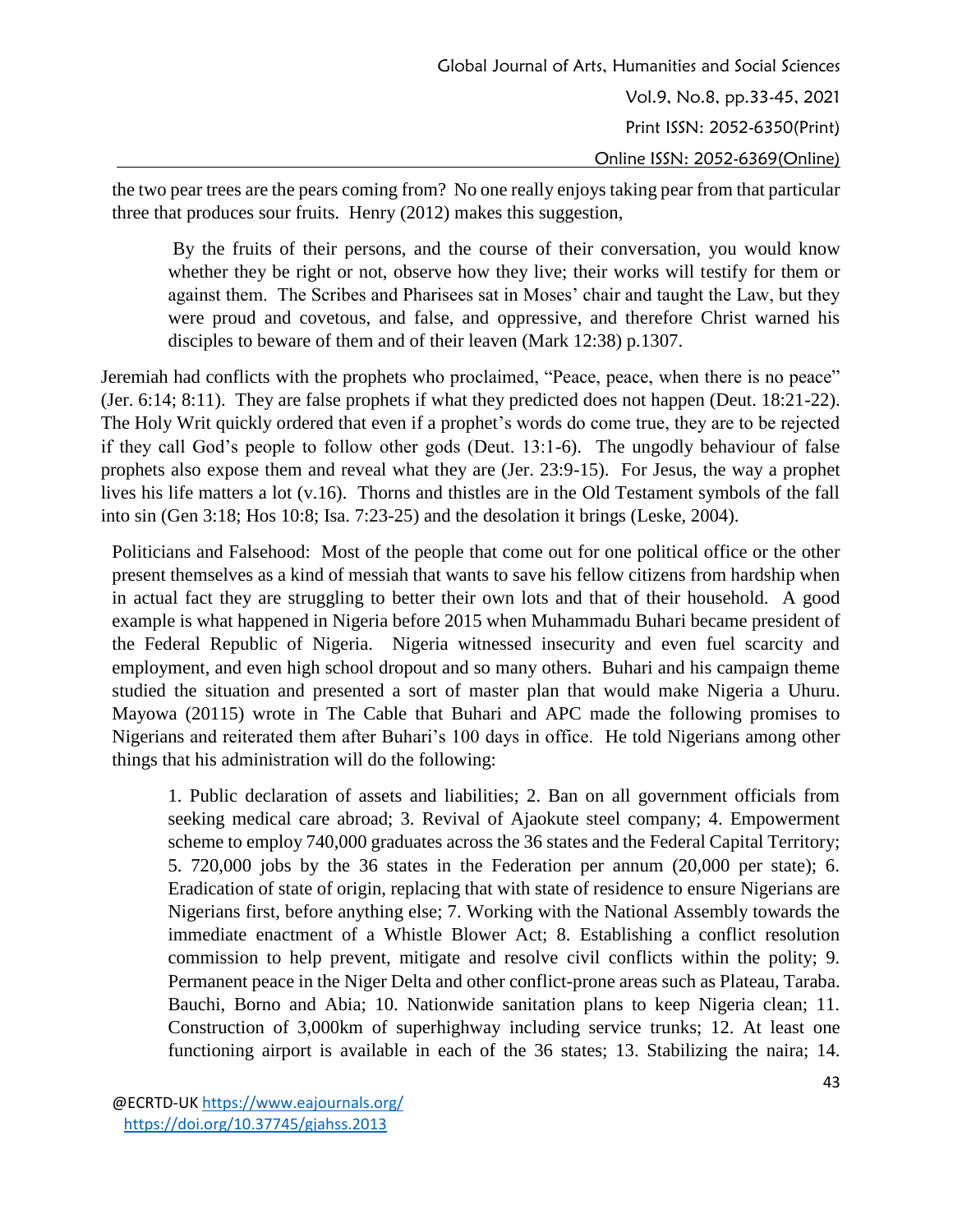Strengthening INEC to reduce, if possible, eliminate electoral malpractices in Nigerian's political life; 15. Free Education at primary, secondary and tertiary institutions for Science, Technology, Engineering and Mathematics (STEM) and Education.

What is very obvious is that all these promises are not kept at all. Today, the lives and properties of Nigerians are highly at risk to the extent that travelling on Nigerian roads is like taking 95 risks with one's life. The sacredness of human life has been bastardized. Insecurity is at its pick. There is one type of insecurity in all the regions of Nigeria or the other. It is worst today to the extent that in the South-Eastern part of Nigeria living your house every Monday is like someone deliberately signing his or her death warrant. But campaigns of Buhari and APC presented President Buhari as a messiah. A lot of people are today biting their fingers. The implication is that some people see all their campaigns of 2015 as very unreliable and life is very difficult in Nigeria at the moment.

**Evaluation and Conclusion***: Onebunne* is a wonderful Igbo concept that if one has it always at the back of one's mind while listening to people, one would be able to decipher falsehood from reality. The work argues that if one has the concept of *onebunne* guiding one, it will be very hard for one to be confused or tricked by numerous false prophets, ministers, traders, politicians, religious men and women, Imans and others. The work recommends that everyone must have the concept of *onebunne* in one's day to day interaction with people. For one to know the authenticity of any speaker you must consider the following: who is he? What is his past like? What did he say? What is his lifestyle? Then ask yourself, *onebunne*? Never accept a politician, prophet, minister, etc at their face value. Look before you jump. Reflect before you jump to any conclusion.

### **References**

- Barclay, W. (1997). The daily study Bible, the gospel of Matthew. Bangalore: Theological pub. Bowe, B. (1996). "Hypocrite" in The Collegeville Pastoral Dictionary of Biblical Theology. Minnesota: Liturgical
- Broderick, R. C. ed. (2005). A to Z guide to the Catholic faith. Vancouver: Thomas Nelson.
- Craig, K. (1993). The IVP Bible background commentary New Testament. USA: intervarsity
- Elise, A. A. (2001). Undercover as priests, Italian cops bust \$2 million fake cardinals scam. [www.dailysabah.com.](http://www.dailysabah.com/) Retrieved on 4<sup>th</sup> September, 2021.
- Ezeogamba, A. (2019). Christianity of christians: an exegetical interpretation of Matt 5:13-16 and its challenges to christians in Nigerian context. Awka: Fides Media.
- France, R. T. (2007). The new international commentary on the New Testament. The gospel of Matthew. Michigan: Grand Rapids.
- Greenlee, H. and Killen, A. (2005). "Hypocrisy" in Wycliffe Bible Dictionary. Massachusetts: Hendrickson pub.
- Han, N. (1984). A parsing guide to the Greek New Testament. Ontario: Herald.
- Henry, M. (2012). Matthew Henry's commentary on the Whole Bible. Massachusetts: Hendrickson pub.